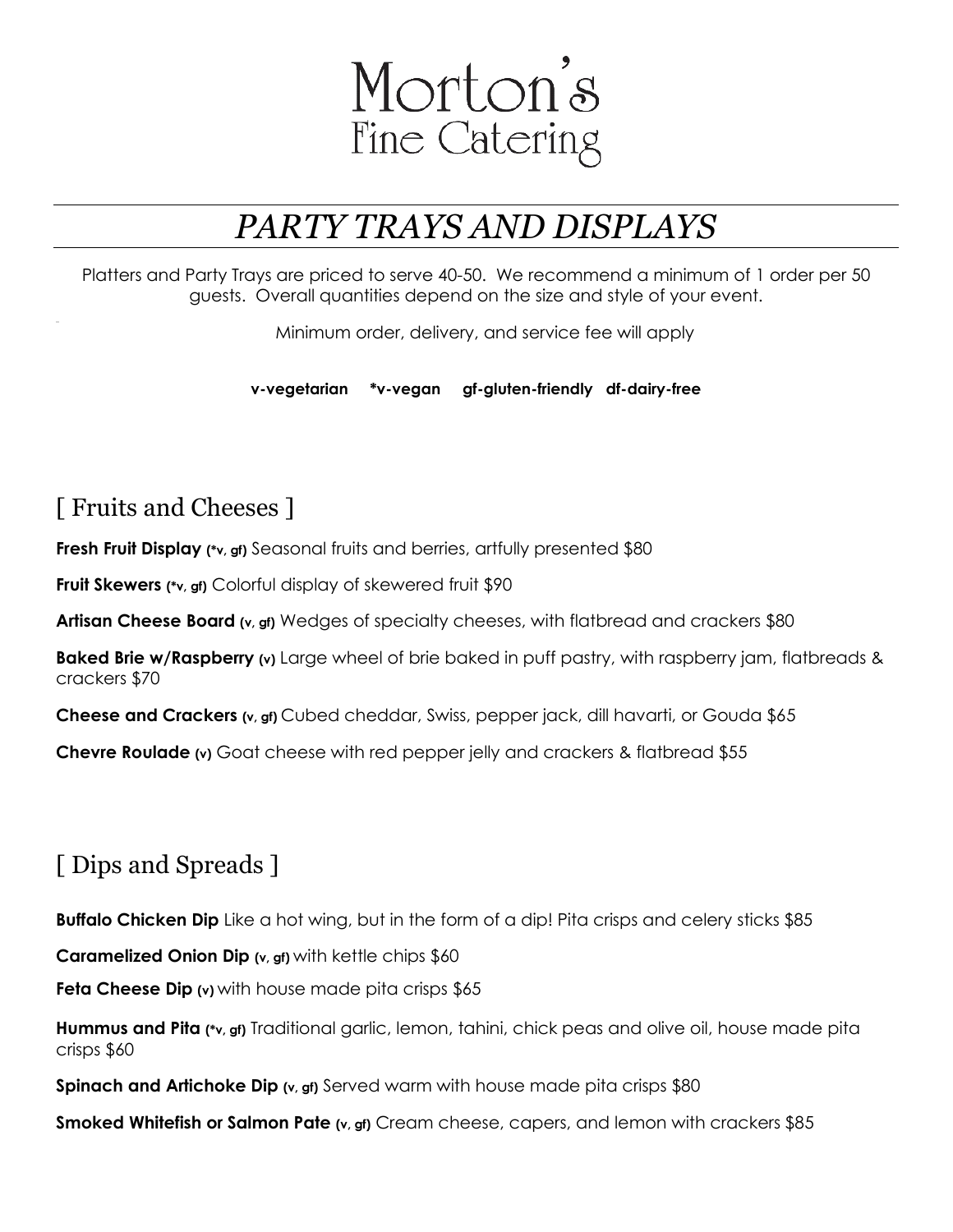### [ Apps with Snap ]

**Asparagus Spears (\*v, gf)** Grilled, with lemon vinaigrette \$50

**Vegetable Crudités (\*v, gf)** Fresh seasonal vegetables with our signature Green Goddess dip \$60

## [ Platters ]

**Veggie Antipasto** (gf) Italian cheeses, roasted vegetables, olives, and peppers \$90

**Charcuterie (df, gf options)** Chef's special selection of cured meats, stone-ground mustard, candied nuts, petit pickles, pickled red onion, toasts \$90

**Smoked Salmon Platter (df, gf)** with capers, red onion, chopped egg, tomato, dill ranch and crackers \$135

**Beef Tenderloin Platter (df, gf)** Chilled and sliced grilled beef tenderloin with rolls, horseradish cream and onion straws \$ market price

**Pork Tenderloin Platter (df, gf)** Chilled and sliced roasted pork tenderloin, rolls, cherry mustard on the side \$160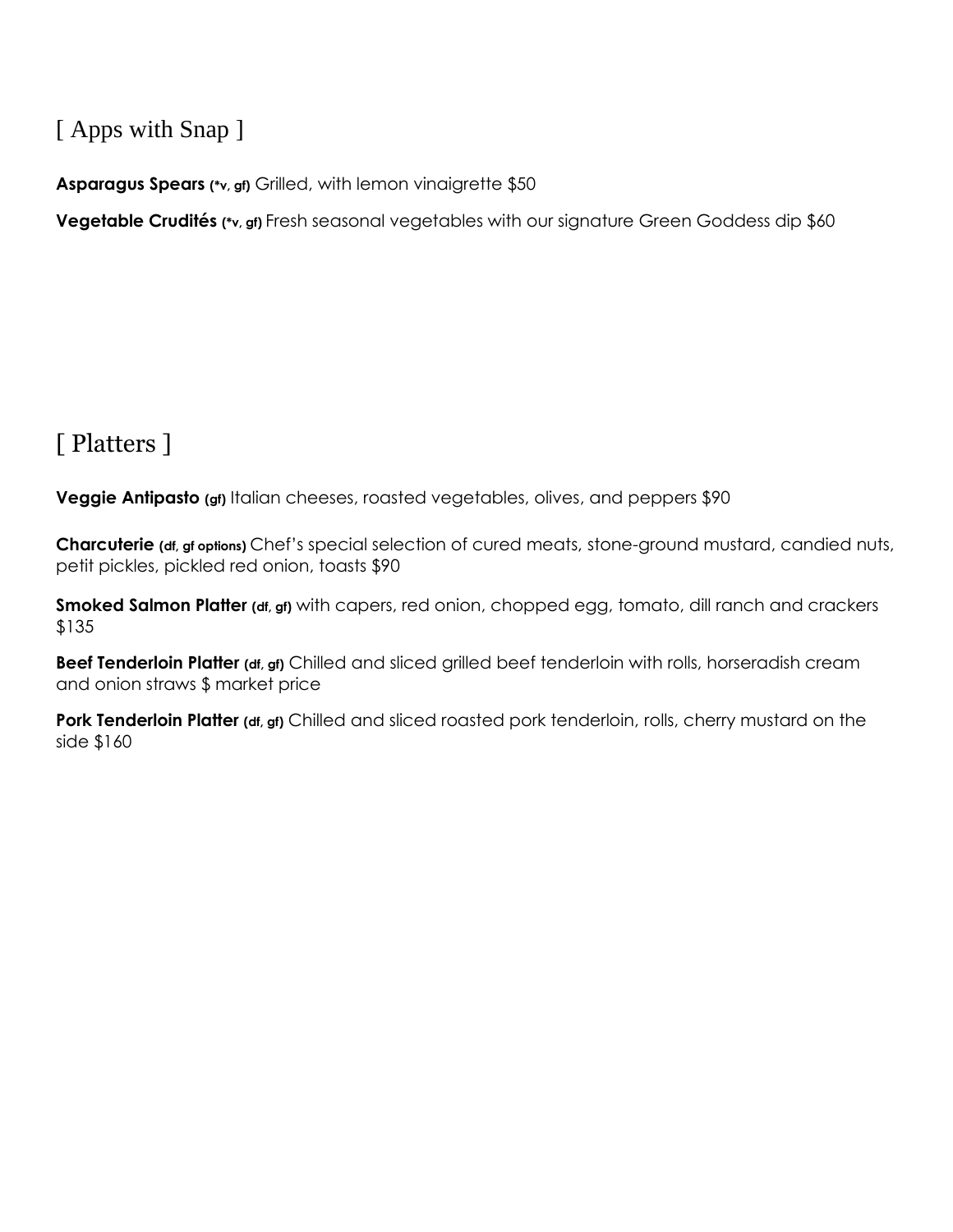# *APPETIZERS AND HORS D'OEUVRES*

Items on this page are priced for 50 pieces Minimum order, delivery, and service fee will apply

**v-vegetarian \*v-vegan gf-gluten-friendly df-dairy-free**

#### [ Canapés, Crostinis, & Crisps ]

**Phyllo Canapés** (v) Brie, walnut and pear; or chevre with basil and tomato; or caramelized onion and boursin cheese \$85

**Asparagus Crostini (v)** Roasted shaved asparagus, ricotta, fresh dill and lemon zest on crostini \$85

**Bacon Marmalade** on Focaccia points with gorgonzola crumbles and scallion garnish \$85

**Traditional Bruschetta (\*v, gf)** Fresh tomatoes, cucumber, basil, and red onion, with crostini \$65

**Michigan White Bean Bruschetta (\*v, gf)** Roasted red peppers, fennel, fresh herbs and olive oil, crostini \$70

**Potato Skins** (v) Halved mini red skins, cheddar cheese, scallions and bacon \$75

**Boursin Stuffed Mushrooms (v)** Vegetarian blend of spinach and boursin cheese \$65

#### [ Seafood Bites & Vegetarian Bites ]

**Caprese Skewer (v, gf)** Fresh tomatoes, fresh basil, fresh mozzarella, balsamic reduction \$65 **Coconut Shrimp** Coconut crusted shrimp with a spicy orange marmalade \$100 **Shrimp Cocktail (gf, df)** Chilled jumbo tail-on shrimp, with lemon and cocktail sauce \$90 **Spanikopita (v)** Mini spinach pie in phyllo \$90 **Spring Rolls** (\*v) Vegetarian, with dipping sauce \$90 **Veggie Potato Skins (v)** Halved mini red skins, cheddar cheese, scallions \$75 **Potstickers (\*v)** Shiitake mushroom, carrot, and bok choy tossed in sesame soy sauce \$95